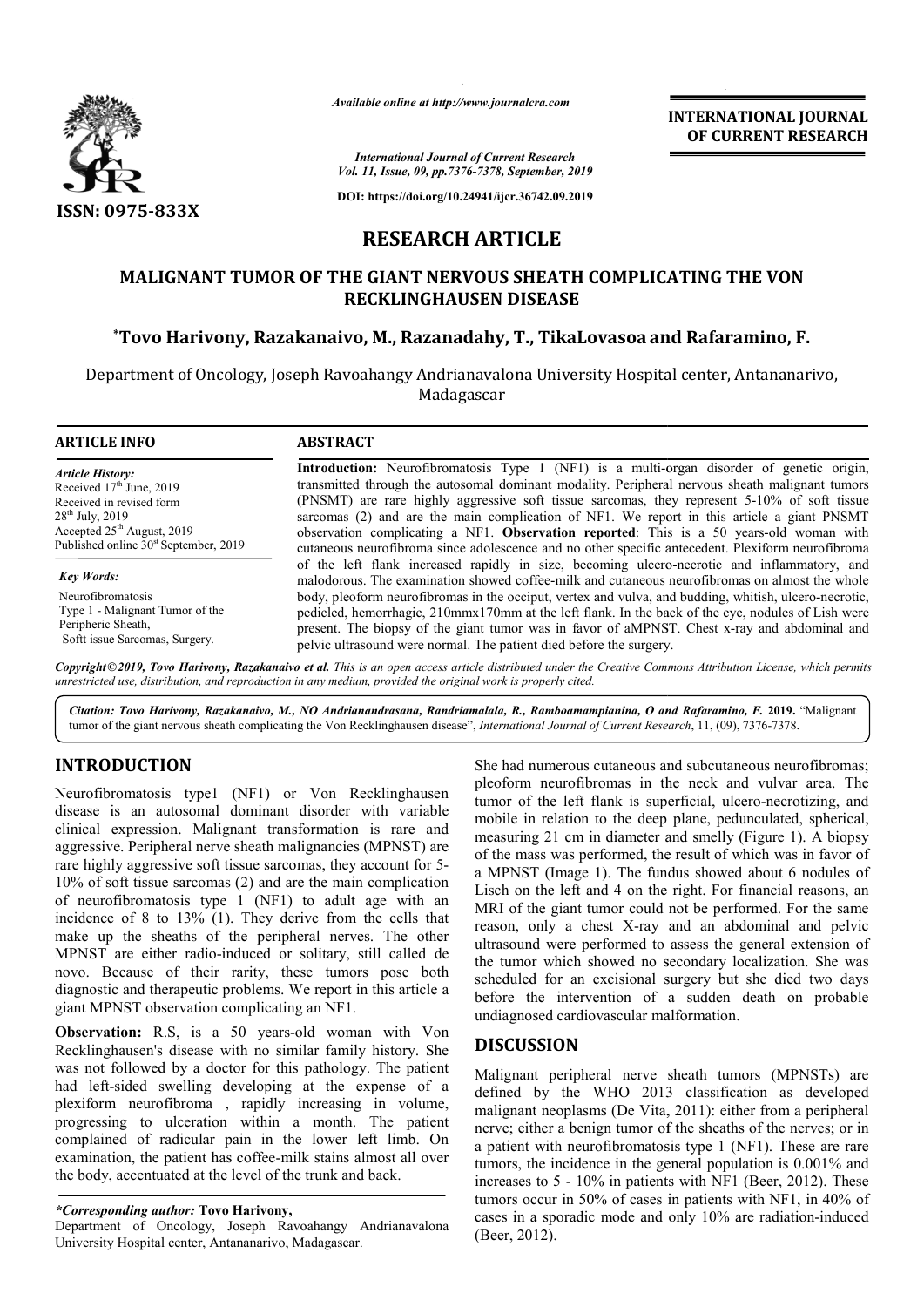

**Figure 1. 21 cm tumor on the left side of the back**



**Image 1. Peripheral nervous sheath malignant tumor. Optic microscopy**

These are typically tumors of the young adult, aged 20 to 50 years (Bilgic, 2003; Soualhi, 2004). The sex ratio is close to 1 years (Bilgic, 2003; Soualhi, 2004). The sex ratio is close to 1 with a slight female predominance (Stark, 2001). They develop mainly in the roots of the limbs and trunk (sciatic nerve, brachial plexus and sacral plexus) more rarely in the head and neck (Bilgic, 2003). Thirty to forty percent of MPNST result from the transformation of a plexiform neurofibroma especially in its giant, multiple and extensive form, this imposes a strict and prolonged monitoring of patients with NF1. Plexiform neurofibroma s are present in 30 to 50% of NF1 and can degenerate into nerve sheath in malignant tumors in 10 to 15% (Minovi, 2007; Upadhyaya, 2008). It is currently established that it is the NF1 gene (located on the long arm of chromosome 17) and encoding the protein "neurofibromin" which is involved in the genesis of MPNST (Charfeddine, 2008). The appearance of spontaneous pain and neurological deficiency are fearing malignancy. Just as the abrupt growth of a known and stable neurofibroma in a patient with NF1 should make the diagnosis (Stark, 2001). 2008). The appearance of spontaneous pain and neurological deficiency are fearing malignancy. Just as the abrupt growth of a known and stable neurofibroma in a patient with NF1 should make the diagnosis (Stark, 2001).<br>Imag ). Thirty to forty percent of MPNST result<br>ormation of a plexiform neurofibroma<br>giant, multiple and extensive form, this<br>nd prolonged monitoring of patients with<br>eurofibroma s are present in 30 to 50% of<br>orerate into nerv

Imaging studies have a twofold objective: to distinguish between MPNST and benign tumors and to specify the local characterization of MPNST and the 4 criteria that point to an MPNST rather than a neurofibroma are (Wasa, 2001): a size  $\geq$ 5 cm; peripheral enhancement; perilesional oedematous zones; and intra-tumor cystic areas (haemorrhage or necrosis).

The above control is a solid are not the above control in the above criteria are not the above control in the above criteria are not the above control in the above criteria are not the above criteria are not the above con malignancy (specificity 90%, sensitivity 61%); for patients with NF1: a heterogeneity in T1 is also in favor of a malignant lesion. The definitive diagnosis of MPNST is histology. Macroscopically, they are in the form of a fusiform mass encompassing a nerve. In general they measure more than 5 cm and are whitish in color with areas of necrosis and haemorrhage. The histological aspect is very heterogeneous because the cells have varying degrees of schwan aspect, fibroblastic or perineurial differentiation (Stark, 2001). The criteria for malignancy include invasion of neighboring structures, vascular emboli, nuclear pleomorphism, necrosis structures, vascular emboli, nuclear pleomorphism, necrosis and the presence of mitoses (Charfeddine, 2008). The grading system recommended by the FNCLCC is based on three parameters: cell differentiation, necrosis and the number of mitoses (Collin, 2006). In immunohistochemistry, there are no specific markers of MPNST, but several markers are often used to differentiate these tumors from other differential diagnostics (melanoma, fibrosarcoma, monophasic synovialosarcoma, leiomyosarcoma or more rarely system recommended by the FNCLCC is based on three parameters: cell differentiation, necrosis and the number of mitoses (Collin, 2006). In immunohistochemistry, there are no specific markers of MPNST, but several markers a frequently used markers are the S100 protein which is positive frequently used markers are the S100 protein which is positive in 50% of cases (but only in a focal manner), Leu-7 which is positive in 50% of cases, the basic myelin protein which is positive in 50% of cases while HMB45 and cytokeratin are negative (Beer, 2012). Support is not coded. Surgery remains the standard treatment for MPNST (Beer, 2012). It is essential to perform an excision of the entire lesion with healthy to perform an excision of the entire lesion with healthy resection margins to avoid local recurrence. Neo-adjuvant or adjuvant radiotherapy improves local control and decreases the adjuvant radiotherapy improves local control and decreases the risk of recurrence but does not appear to have an effect on overall survival (Beer, 2012 , 2012). Adjuvant radiotherapy is indicated in high-grade MPNST or when surgical limits are indicated in high-grade MPNST or when surgical limits are invaded (Bilgic, 2003). For Madhabanda Kar (Kar, 2006), large or deep tumors are also an indication for adjuvant radiotherapy. Chemotherapy does not seem to improve survival (Beer, 2012). It is often performed in patients with bulky tumors considered to be inextirpable andfor metastatic patients. The general evolution depends on the size of the tumor, its location, its histological grade, the association or not with NF1 and the possibility and quality of the first resection (Charfeddine, 2008). In all cases, the prognosis is poor with an overall survival at 5 years of 25% in case of NF1 and 50% in case of isolated tumor (Bilgic, 2003). The risk of local recurrence is 40 to 65% (Malone, 2005). Metastases are haematogenous or follow the path of nerve sheaths. Distant metastases are localized to the lungs, liver and bones. They appear within an average of two years, which is shorter as long as there is an NF1 (Soualhi, 2004; Topal, 2004). to 4 of the above criteria are present: high probability of gnancy (specificity 90%, sensitivity 61%); for patients NF1: a heterogeneity in T1 is also in favor of a malignant n. The definitive diagnosis of MPNST is histolo cases, the basic myelin protein which is cases while HMB45 and cytokeratin are 2). Support is not coded. Surgery remains that for MPNST (Beer, 2012). It is essential large or deep tumors are also an indication for adjuvant radiotherapy. Chemotherapy does not seem to improve survival (Beer, 2012). It is often performed in patients with bulky tumors considered to be inextirpable andfor m ogenous or follow the path of nerve sheaths. Distant uses are localized to the lungs, liver and bones. They within an average of two years, which is shorter as long Malayanu tumor of the galaction new or section new or section new or section in the stable with NF1 in the stable of stable with NF1 in the stable of stable with the stable of stable with  $\sim$  10 of stable with  $\sim$  10 of

#### **Conclusion**

MPNST are rare tumors that represent the main complication of NF1, hence the importance of close surveillance in these patients. The abrupt growth of a known and stable neurofibroma in a patient with NF1 should be suggestive of the diagnosis. MRI is the sensitive imaging. The diagnosis of certainty is histology. Surgery remains the reference treatment and the quality of the first resection is a determining prognostic factor. The prognosis remains pejorative.

### **REFERENCES**

Beer, Timothy C. 2012. Malignant Peripheral Nerve Sheath Tumor (MPNST): an overview with emphasis on pathology imaging and management strategies.